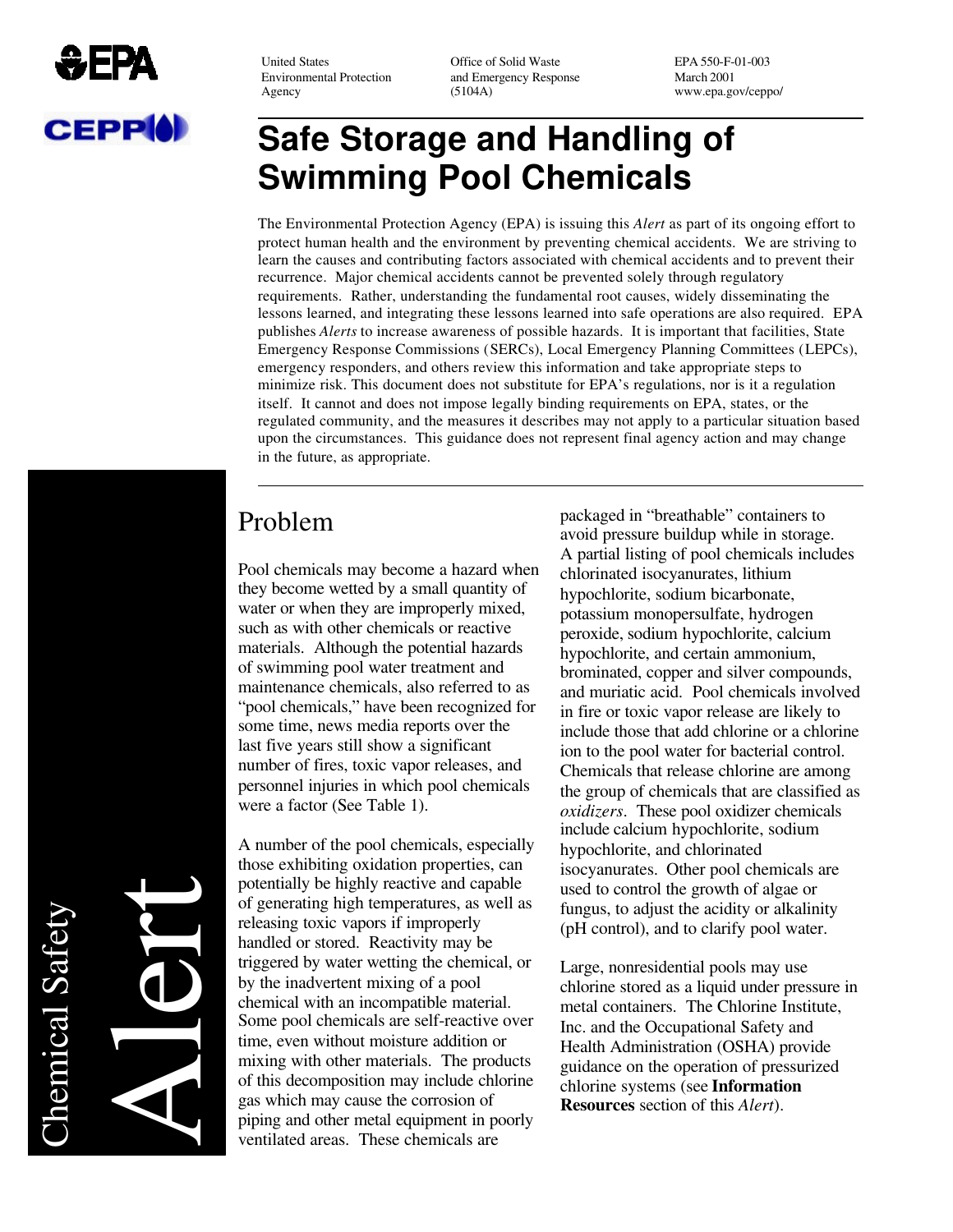# **Hazard Triggers**

The purpose of this *Alert* is to provide guidance associated with normal operating conditions and routine tasks for storage and handling of pool chemicals. It does not address the precautions to be taken by first responders in case of a fire, a large spill, or the release of toxic vapors.

**Wetting:** Under normal circumstances, pool chemicals are intended to be added to large quantities of water. If, instead, a limited volume (amount) of water is added to a chemical, an unwanted reaction may occur, resulting in an increase in temperature and the release of toxic gas. Even a small amount of water splashed on the chemical may in some cases trigger a strong reaction. The main exception to this rule concerning water addition is when very large quantities of water are needed for fire fighting, as discussed below. Although the chemicals are usually packaged in plastic bags that are stored in sturdy cartons or drums, accidents have occurred when water leaked into damaged or open containers.

Possible sources of water entry have been traced to:

- Rain water from a roof leak or from an open or broken window;
- Wet floor when the stored chemicals were not elevated off the floor;
- Leakage from fire suppression sprinkler system; or
- Hose-down water generated during area cleanup.

There are other sources of water that may come in contact with pool chemical packages, including high humidity in summer weather. However, the effects of humidity are more likely to be slowacting, with the rate of temperature buildup and chlorine gas release being less severe.

Chlorine is corrosive to metals such as steel and copper. Instances have been reported where exposed water piping has become corroded causing leaks, and also where metal storage shelves have corroded and collapsed, leading to chemical spillage.

**Improper Mixing:** The most common pool chemicals are inherently incompatible with each other. Intentional or accidental mixing of incompatible chemicals is likely to lead to a chemical reaction that may generate temperatures high enough to ignite nearby combustible materials. Mixing can also lead to the release of highly toxic and corrosive chlorine gas. Reactions have also been traced to the mixing of old (partially

decomposed) and new chemicals of the same type. The mixing of pool chemicals with completely unrelated materials such as swept material from the floor, oily rags, and other miscellaneous materials have been known to cause strong reactions with the potential for a resulting fire.

Improper chemical mixing incidents have occurred when:

- Tools and equipment used to handle one chemical were used with a different chemical before being cleaned;
- Spilled substances (e.g., from damaged containers or from sloppy handling) and other miscellaneous substances on floors were swept up together and mixed; and
- Containers, residues, or wastes are disposed resulting in inadvertent mixing in disposal containers or at waste disposal sites.

Liquid chemicals, such as sodium hypochlorite (bleach), if spilled, can leak into other containers or seep into cracks in the floor. Liquids, because of their properties, can create hazards not associated with solid or granular products and must be carefully handled.

### **Hazard Control**

Facility management is responsible for knowing and understanding the hazards associated with these chemicals and ensuring that pool chemicals are safely stored and handled. Hazardous substances are capable of being safely handled day-after-day through a management system that ensures that good, written procedures are prepared, posted, and followed by trained employees. Also, the facility needs to be properly designed and maintained. Finally, facility management should very carefully plan for emergencies and work with first responders to mitigate incidents that occur.

Recommendations for addressing the major hazards associated with pool chemicals are described below.

**Keep Pool Chemicals Dry.** Facility management should design and maintain designated areas for pool chemical storage so that water does not come in contact with containers or packaging.

Any evidence of potential water entry from the following possible sources should receive prompt corrective attention: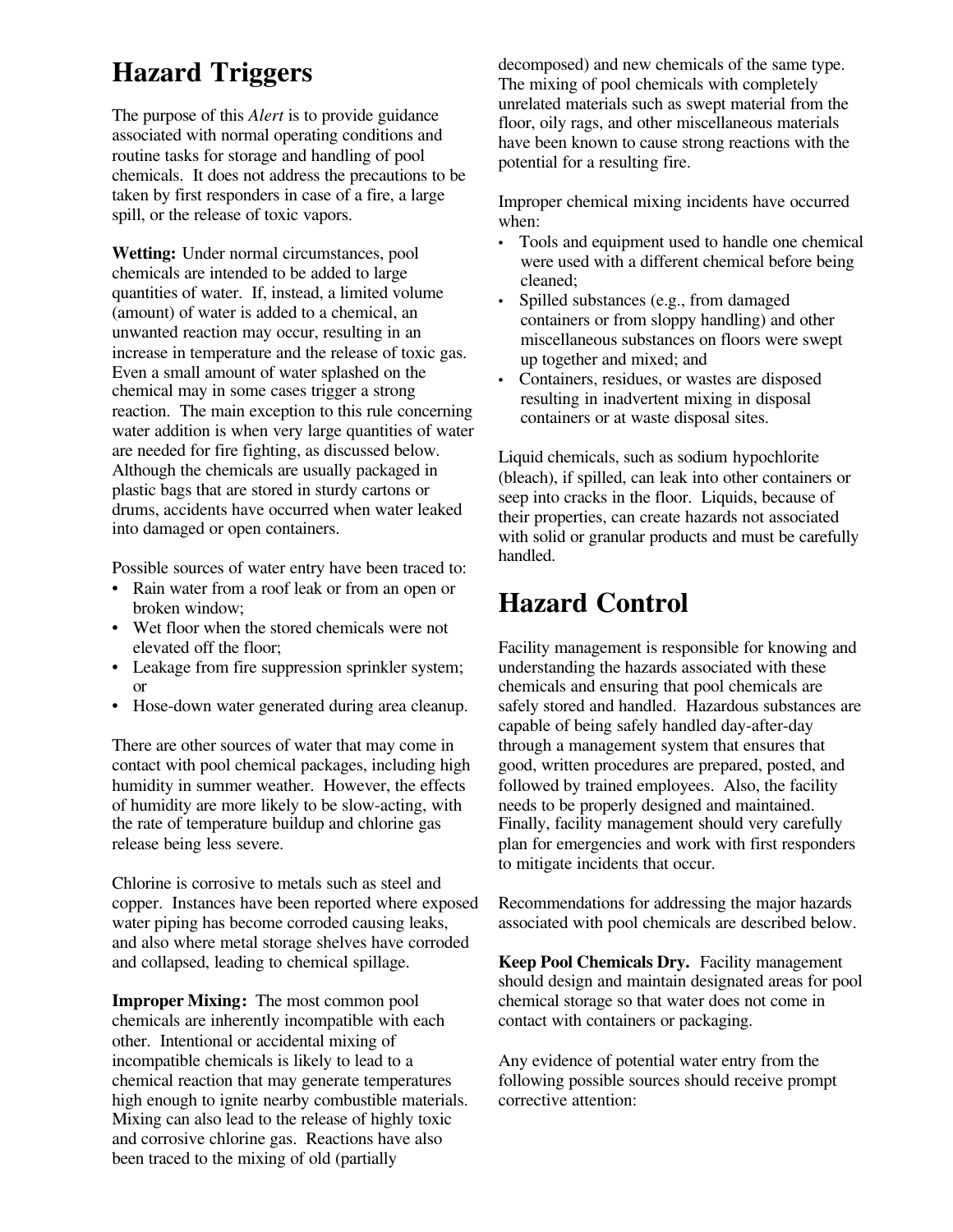- Roof, windows, and doors;
- Wall and floor joints;
- Water pipes or hoses and sprinkler systems; and
- Drains.

You should look for ways to prevent water contact with stored pool chemicals such as:

- Close containers properly;
- Cover opened or damaged packaging;
- Store chemicals away from doors and windows;
- Ensure that there are no roof leaks, open or broken windows, or leaks from water pipes, hoses, or the sprinkler system;
- Ensure that floors are sloped to keep water drained away;
- Store chemicals on shelves or pallets to keep containers off the floor;
- Use waterproof covers on packaging;
- Exercise particular caution to prevent water contact with stored chemicals any time water is used for cleanup of floor areas near stored packages; and
- Ensure that water will not back up from faulty or clogged floor drains.

**Avoid Chemical Mixing.** You should conduct a review of chemical storage arrangements and chemical handling tasks to identify situations where chemicals could be intentionally or accidentally mixed:

- Separate incompatible substances; avoid storing containers of liquids above containers of other incompatible substances;
- Do not mix old chemicals with fresh chemical, even if they are the same type;
- Consider separate, designated tools for each chemical. Handle only one chemical at a time and make sure that tools used with one substance are not used with another unless all residues are removed;
- Use separate, designated containers for cleanup of spilled materials to avoid inadvertent mixing of spilled substances. Consult your local hazardous waste disposal facility for more detailed information on proper waste disposal; and
- Make chemical storage area housekeeping a priority. Don't allow rags, trash, debris, or other materials to clutter hazardous material storage area. Keep combustible and flammable substances away.

For storage and handling of large quantities, see the American Chemistry Council (formerly the Chemical Manufacturers Association) *Guidelines in the Safe Transportation, Handling, and Storage of Dry Chlorinated Pool Chemicals 2001* listed under the **Recommended Reading** section of this *Alert*, for guidance on stack height and separation of different chemical types and separation of oxidizers from combustibles.

Fire Prevention. Facility management should prevent a chemical reaction ignition by avoiding wetting or mixing chemicals as described above.

Avoid having combustible or flammable materials near the chemicals, particularly gasoline, oil, paint solvents, oily rags, etc. Do not allow ignition sources, such as gasoline, diesel, or gas powered equipment such as lawn mowers, motors, or welding machines, in the storage area. Also, do not allow smoking in the storage area. Review bulk storage, including packaging and storage locations, relative to potential for accidental contact with water, including sprinkler systems, rainwater, etc.

**Emergency Response and Fire Fighting**. Facility management should work with local first responders (fire departments, emergency medical teams) and the LEPC on emergency response and fire fighting. LEPC contact information can be found at the website listed in the **Other Useful Websites** section. The **Recommended Reading** section provides sources of information on fire prevention and fire fighting associated with pool chemicals.

Note also that once started, fires involving pool chemicals are difficult to attack. Keep in mind that:

- Do not use dry chemical or halon-type fire extinguishers where chlorine gas may be evolving. These agents react negatively with chlorine.
- In extinguishing a fire, only large volumes (copious flow) of water should be applied and then only by persons trained in chemical fire response. Caution must also be exercised to protect against wildlife damage due to contaminated water runoff.
- Large quantities of water should be applied to the burning combustibles to remove heat and for fire intensity control.
- Once started, the reaction of wetted or mixed chlorinated pool chemicals may continue generating heat, unless the material is cooled below its heat of reaction temperature or until all chlorine is used.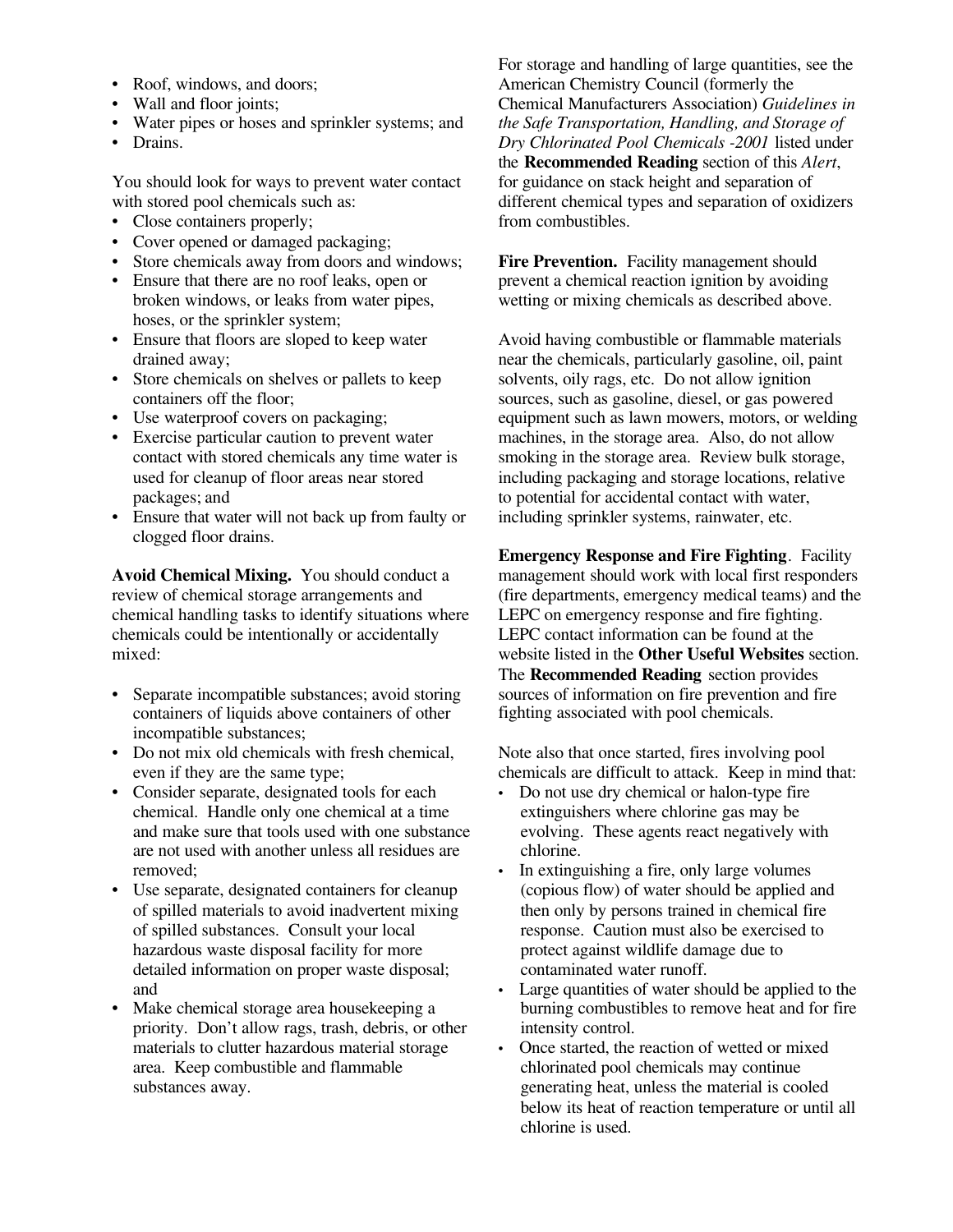# **Protective Measures**

Pool chemicals can cause injury if they directly contact a person's skin, eyes, or respiratory or digestive system. The chemical will immediately react when wetted by perspiration, tears, mucus, and saliva in the nose, throat, and respiratory and digestive systems. Such injuries may occur from direct chemical contact with the skin or if chemical dust in the air contacts eyes, is inhaled, or settles on food that is consumed.

**Protect Employees from Exposure.** Consult the chemical manufacturer's safety instructions as well as the Material Safety Data Sheets (MSDSs) for guidance on the appropriate personal protective equipment (PPE) necessary to protect your employees. Also, share MSDSs with local emergency medical responders and practitioners.

The following protective measures address conditions that may arise during normal operations or the execution of routine tasks. If, however, additional information is needed for fire, spill, or release intervention, we suggest that you contact the LEPC (see **Other Useful Websites**).

See that PPE is kept clean, in proper operating condition, and available for use when needed and that the following practices are observed:

Use basic PPE including, as a minimum, chemical goggles and liquid impervious gloves, and boots for any chemical handling activities.

For frequent or extended chemical handling activities, add a face shield and liquid impervious apron or coveralls to the basic PPE.

As a minimum, use a National Institute for Occupational Health and Safety (NIOSH) approved air-purifying respirator, when airborne chemical dust or mist may be present. 29 CFR 1910.134 Respiratory Protection covers the OSHA requirements for respiratory protection.

For additional information on proper selection and use of PPE, consult the OSHA regulatory standards.

#### In addition:

• Consider development of work practices to minimize dust generation and accidental contact with pool chemicals;

- Provide a means of ready access to water (e.g., safety showers, eye wash stations, etc.) for removal of chemicals that may accidentally contact employees;
- Consider appropriate first aid and coordinate with local first responders and medical professionals for treatment of accidental exposure until professional medical treatment can be provided;
- Avoid accidental ingestion by storing and consuming foods and beverages away from chemical storage and handling locations, and ensure that employees wash before eating, drinking, etc.; and post the numbers for the local emergency responders, and medical practitioners that are familiar with the appropriate treatment for the chemical present.

### **Information Resources**

#### **Recommended Reading**

*The American Chemistry Council has several guidelines:* 

**Guidelines in the Safe Transportation, Handling, and Storage of Dry Chlorinated Pool Chemicals 2001** combines and supercedes the 1995 editions of the Guidelines for Safe Handling and Storage of Calcium Hypochlorite and Chlorinated Isocyanurate Pool Chemicals and Guidelines for Safe Transportation of Calcium Hypochlorite and Chlorinated Isocyanurate Pool Chemicals. This publication discusses product nomenclature; incompatibilities, hazards, and characteristics; storage; processing guidelines; personal protective equipment; first aid; emergency procedures; handling minor spills; do's and don'ts and emergency telephone numbers. This very clear and comprehensive publication is also available from a number of Chlorinated Pool Chemical (CPC) Panel member companies. It is strongly recommended reading for those responsible for storage and handling of pool chemicals.

American Chemistry Council 1300 Wilson Boulevard Arlington, VA 22209 Website: www.americanchemistry.com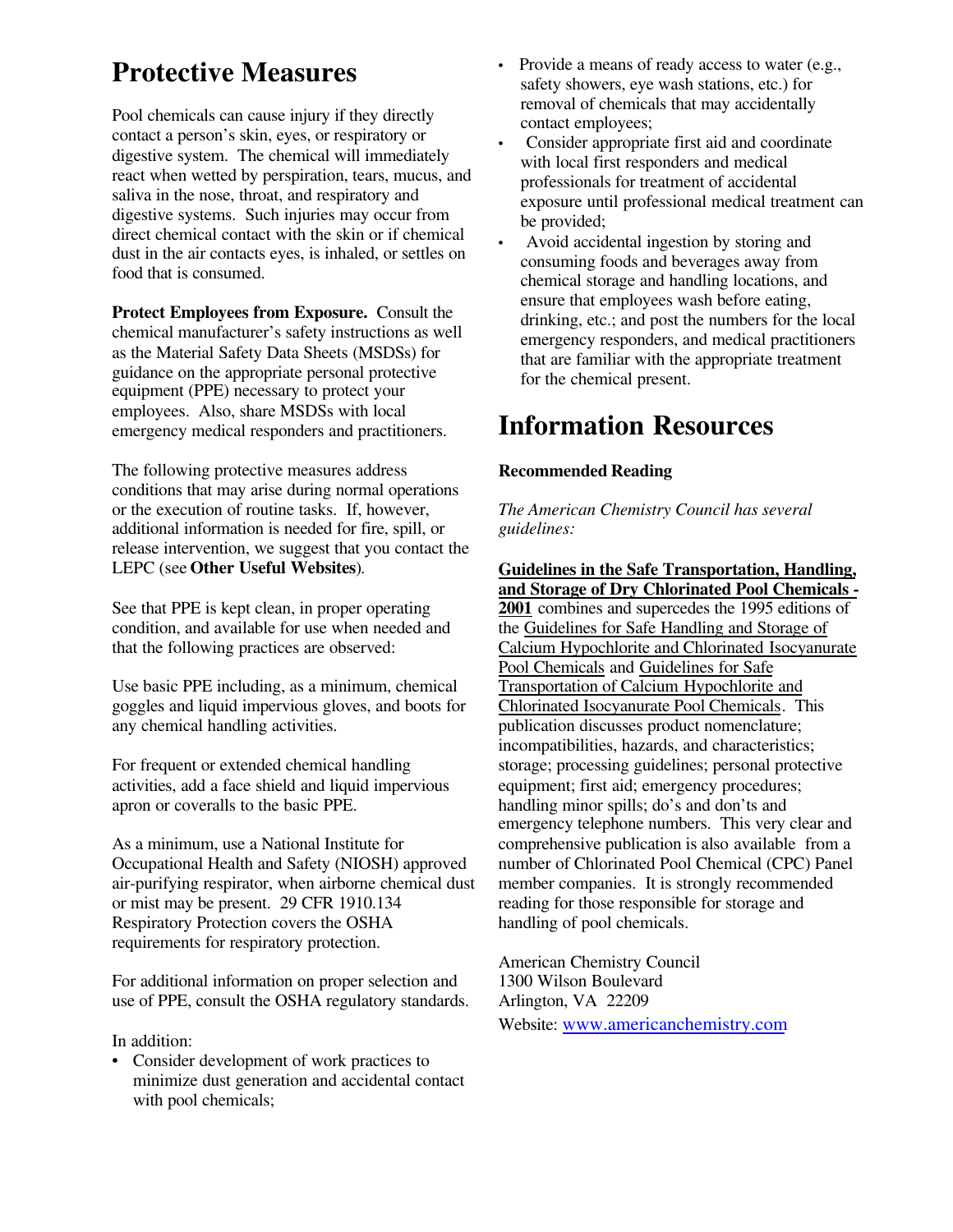*The National Fire Protection Association (NFPA) has a bulletin for pool chemicals and a code for safe storage of liquid and solid oxidizers:* 

**NFPA Alert Bulletin – Pool Chemicals** – 1998, 4 pages – prepared for the fire services and others in order to raise their awareness of hazards created by pool chemicals stored in retail establishments. This *Alert* bulletin discusses two major fires where pool chemicals were stored. It also gives details concerning two types of fire suppression equipment that should not be used for fires where pool chemicals are involved.

**NFPA 430, Code for the Storage of Liquid and Solid Oxidizers, 2000 edition –** 16 pages. The 2000 edition was revised to include a section addressing storage and handling at retail stores. It provides a number of useful definitions including the definition of Class 3 Oxidizers which include most pool water treatment chemicals. NFPA 430 also points out the hazards associated with not only the use but also the presence of dry chemical or halontype fire extinguishers in an area containing oxidizer-type chemicals. NFPA 430 also points out the ineffectiveness of any extinguishing system that relies upon a smothering effect since the oxidizer chemicals do not require air to maintain reaction.

National Fire Protection Association 1 Batterymarch Park Quincy, MA 02269-9101 Telephone: (617) 770-3000 Website: www.nfpa.org

*The Chlorine Institute has several pamphlets of interest, including:* 

#### **Sodium Hypochlorite Safety and Handling, Pamphlet 96, May 2000**

The Chlorine Institute, Inc. 2001 L Street, NW. Washington, D.C. 20036-4919 Telephone: (202) 775-2790 Website: www.cl2.com

*The Canadian Transport Emergency Center, CANUTEC, has written an article in response to the calls received from individuals and fire departments requesting information on pool chemicals.* 

**Swimming Pool Chemicals - revised September** 1999 - by Jacques Savard, Ph.D. This paper covers spills, disposal, neutralization, and first aid. The

paper is available on CANUTEC's website and is particularly recommended reading.

#### **CANUTEC**

330 Sparks Street, Office 1401 Ottawa, Ontario, Canada K1A 0N5 Website:

www.tc.gc.ca/canutec/en/articles/documents/po ol.htm

*EPA's Chemical Emergency Preparedness and Prevention Office has previously written an advisory targetted at LEPC's concerning chemicals used at swimming pools that may release chlorine:* 

**Advisory: Swimming Pool Chemicals: Chlorine, OSWER 90-008.1, June 1990.** This publication is available from the EPA National Service Center for Environmental

Publications (NSCEP).

U.S. EPA/NSCEP P.O. Box 42419 Cincinnati, Ohio 45242-0419 Telephone: (800) 490-9198

#### **Other Useful Websites**

**LEPC Database** This database is a list of the LEPCs in each state, including where appropriate, links to state websites. http://www.epa.gov/ceppo/lepclist.htm

### **Statutes and Regulations**

In addition to the recommendations for improved hazard control, you may be subject to certain regulations. In particular, you need to determine whether the following regulations related to emergency planning, release reporting, and hazardous materials worker protection are applicable to your facility.

#### *EPA*

#### *Emergency Planning & Community Right-to-Know*

- Emergency Planning [40 CFR Part 355]-Facilities that have listed substances above a specified threshold quantity must report to their LEPC and SERC and comply with certain requirements for emergency planning.
- Emergency Release Notification [40 CFR Part 355] Facilities that release listed chemicals over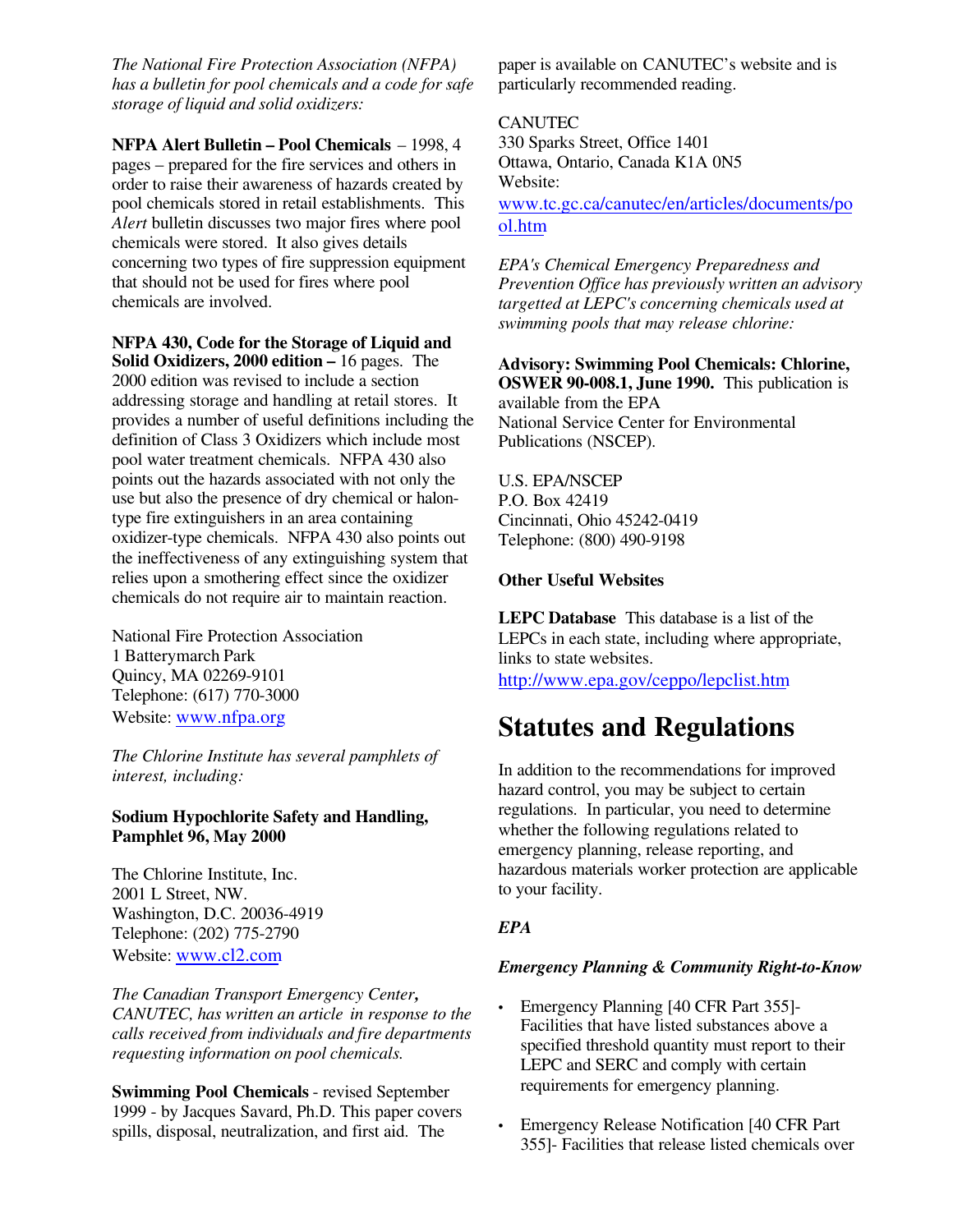reportable quantity must immediately report the release to the LEPC and the SERC.

- Hazardous Chemical Reporting [40 CFR Part] 370]- Facilities that have listed chemicals at or above threshold quantity must submit MSDSs to their LEPC, SERC, and local fire department and comply with the Tier I/ Tier II inventory reporting requirements.
- Toxic Chemicals Release Inventory [40 CFR Part 372] Manufacturing businesses with ten or more employees that manufacture, process, or otherwise use listed chemicals above an applicable threshold must file annually a Toxic Chemical Release form with EPA and the state.

#### *Comprehensive Environmental Response, Compensation, and Liability Act*

• Hazardous Substance Release Reporting [40 CFR Part 302]- Facilities must report to the National Response Center any environmental release which exceeds reportable quantities. A release may trigger a response by EPA, or by one or more Federal or state emergency response authorities.

#### *OSHA*

*Hazardous Waste Operations and Emergency Response Standard* [29 CFR 1910.120]- Facilities must comply with worker protection requirements for emergency response operations for release of, or substantial threats of release of, hazardous substances.

*Process Safety Management Standard* [29 CFR 1910] Facilities with highly hazardous substances in quantities at or above a threshold quantity are subject to a number of requirements for management of hazards, including performing a process hazards analysis and maintaining mechanical integrity of equipment.

*Hazard Communication* [29 CFR 1910.1200] Facilities are required to evaluate the potential hazards of toxic and hazardous chemicals. Employers transmit this information to their employees.

For additional information on OSHA standards contact OSHA Public Information at (202) 219 8151. Website: www.osha.gov

#### For More Information:

Contact the Emergency Planning and Community Right-to-Know Hotline

(800) 424-9346 or (703) 412-9810 TDD (800) 553-7672

Monday-Friday, 9 AM to 6PM, Eastern Time

\*\*\*\*\*\*\*\*\*\*\*\*\*

Visit The CEPPO Home Page on the World Web at: http://www.epa.gov/swercepp/